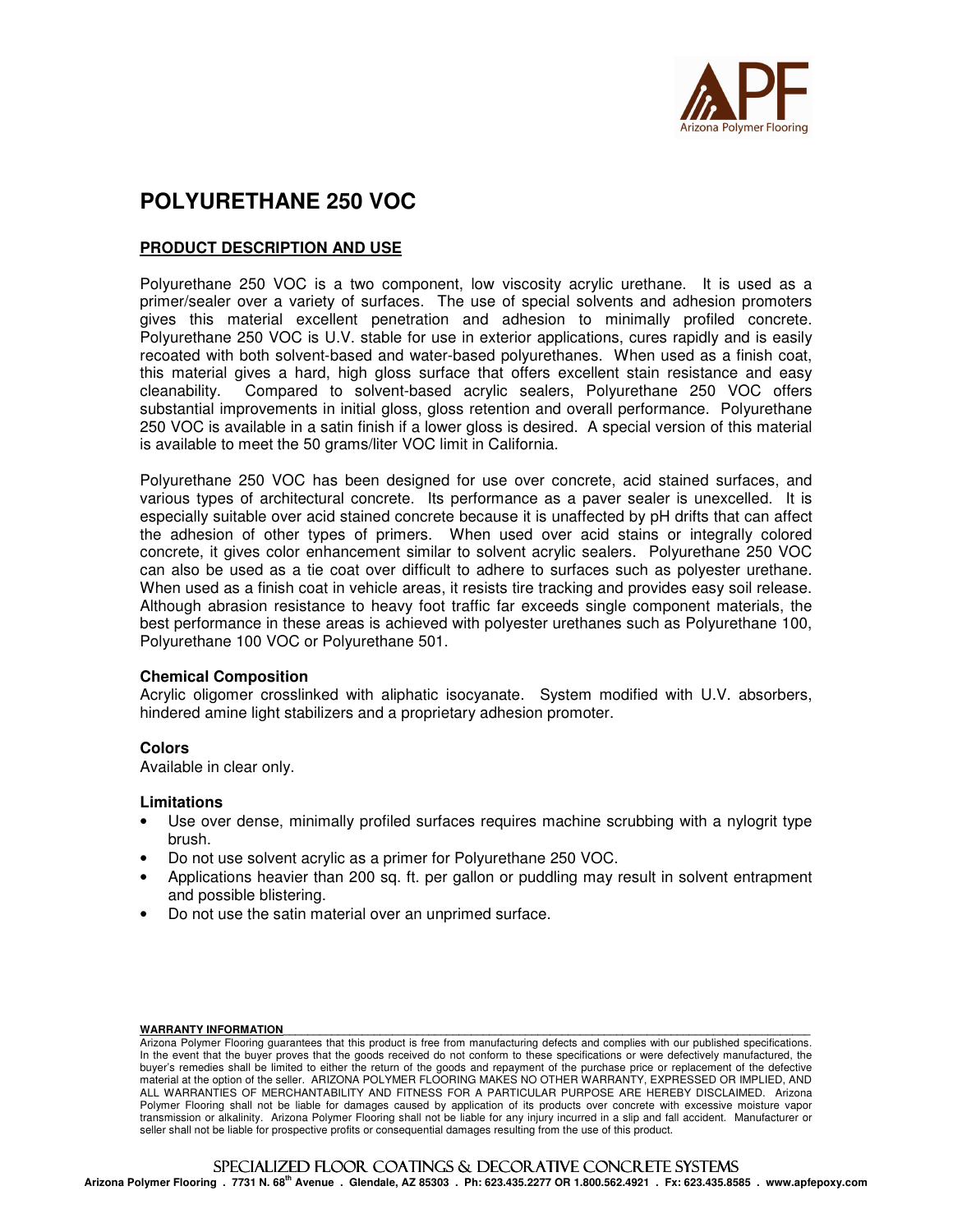# **TECHNICAL DATA**

# **Physical Properties**  Mixing Ratio, by Volume ............................................................................................ 2-1 Solids Content, by Weight ....................................................................................... 38% Volatile Organic Compounds .................................................................. 400 grams/liter Volatile Organic Compounds (California formulation) .............................. 38 grams/liter Pot Life (77 degrees) ............................................................................................ 1 hour Cure Time (77 degrees)

| Recoat 90 minutes     |
|-----------------------|
|                       |
| Vehicle Traffic3 days |

# **Performance Properties**

| Impact Resistance (ASTM D-2794) passes 3/8 inch-pounds direct impact |  |
|----------------------------------------------------------------------|--|
| Tabor Abrasion (1000 gm. Load, 1000 cycles, CS 17 wheel)69 mg. loss  |  |
|                                                                      |  |

### **CHEMICAL AND STAIN RESISTANCE (ASTM D-1308 24 HOUR IMMERSION)**

# **GENERAL INFORMATION**

### **Moisture Vapor Emissions/Alkalinity Precautions**

All interior concrete floors not poured over an effective moisture vapor retarder are subject to possible moisture vapor transmission and related high levels of alkalinity that may lead to blistering and failure of the coating system. It is the coating applicator's responsibility to conduct calcium chloride and relative humidity probe testing to determine if excessive levels of vapor emissions or alkalinity are present before applying any coatings. These test kits are available from APF. Arizona Polymer Flooring and its sales agents will not be responsible for coating failures due to undetected moisture vapor emissions or related high levels of alkalinity.